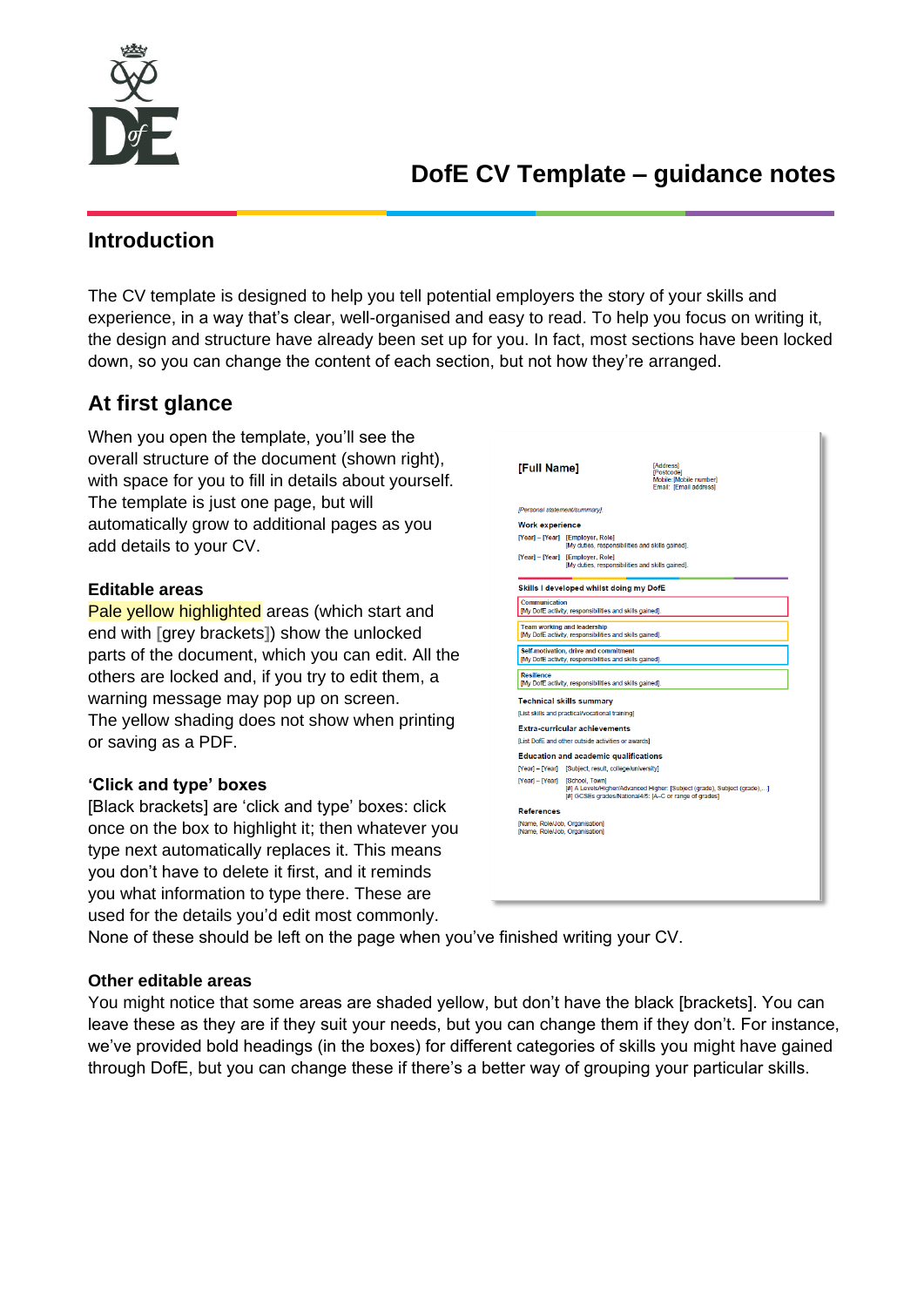## **Working through your CV**

### **Name and contact details**

If your details are longer than will fit in one line, Word will wrap the text automatically to a new line, but doesn't always judge this well. If you want to force text to start a new line (*e.g.* to keep your email address on one line), place your cursor where you want the new line to start, then press <Shift>+<Return> keys (also known as a 'soft return').

*Tip: type an extra space after your email address, and Word will make it a hyperlink, which someone reading your CV can click on to email you, when reading it on-screen.*

#### **Personal summary introduction**

This is the first thing an employer might read about you, so it needs to give a quick sketch that makes them want to read more. Include just your main strengths and ambitions, but don't make it too long: ideally no more than about six lines.

#### **Work experience**

Each work entry has two parts: the heading (years worked, employer and your role) and the detail/description of what you did, including your responsibilities and skills gained. Remember to use a 'soft return' (<Shift>+<Return>) to start a new line in either of these parts.

If you have experience of more than two roles (even if they're with the same employer), simply press the <Return> key at the end of the last job description to create the bold heading for another job. There won't be any 'click and type' boxes this time, but it's simple to type the heading entries:

*Year <Space> – <Space> Year <Tab> Employer and role* Press <Return> after the heading, then whatever you type next will automatically appear in the

description style (non-bold and indented).

Press <Return> again and you'll get another heading, and so on.

If you've had fewer than two roles, just highlight one and delete it.

### **DofE Skills**

You will have gained many skills through your DofE activities, and this section helps you group them together, so an employer can scan the headings to get a quick overview of your main skills areas. We've suggested some headings for you to use, but you can change these if your particular skills could be grouped under different headings.

### **Technical skills summary and Extra-curricular achievements**

Use these to include any other skills or awards you may have gained from, say, an apprenticeship or being part of a sport, group or society in your spare time.

Either or both of these sections can be deleted completely if they don't apply to you.

### **Education and academic qualifications**

As with Employment, include the most recent first, followed by earlier education down to secondary level. If you gained different types of qualification in the same place (*e.g.* both A levels and GCSEs / Higher/Advanced Higher / National 4/5 from the same school), include each type on a separate line, using a soft return (<Shift>+<Return>) to start a new line.

The headings and descriptions behave like the Employment section: pressing <Return> after the heading (years and school/university) with start an indented details section; pressing <Return> after the details section will start a new heading section. So, you can add extra Education entries in the same way as adding extra Education entries.

#### **Referees**

Add more or delete these as you need. Employers generally like to see two referees.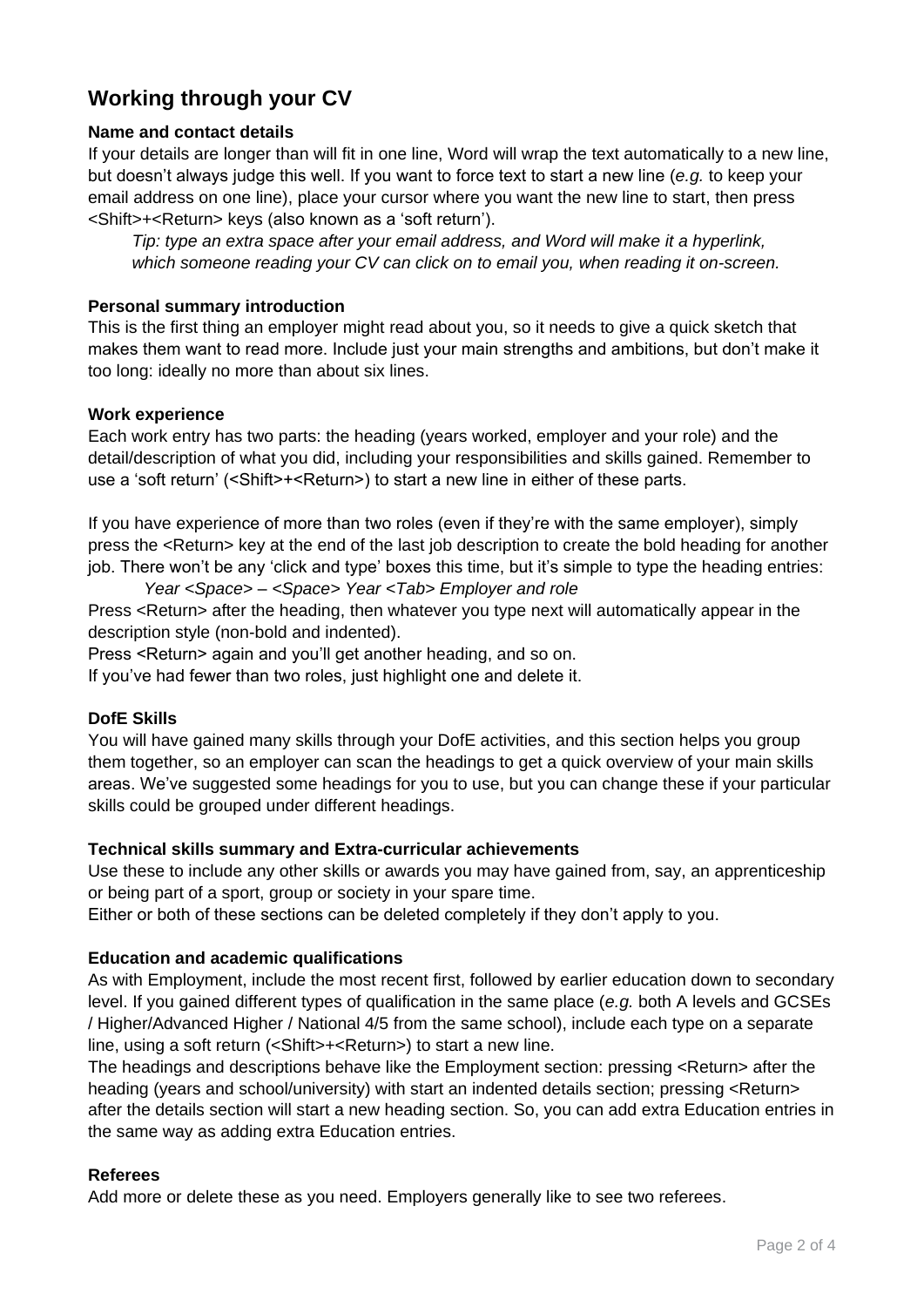## **Saving and sending your CV**

#### **Save with a meaningful name, and save often**

When you open the template its filename will appear in the top bar as "DofE CV Template.docx" so save it with a name like "(Your Name) CV docx" into a folder where you can find it again. Then remember to save (usually <Ctrl>+S) regularly as you work on it.

If you're using a public or shared computer, remember to save this somewhere where you can find it again, such as a flash drive or to the cloud.

#### **Send your CV by email as a PDF**

You don't know what software will be used by the person reading your CV so, if you send it by email as a Word document, it might look different to them than it does to you. It's better to save it as a PDF, which will always look the same on any computer or device. Most versions of Word have a 'Save As…' option to save a copy of your document in PDF format.

### **Using Word styles**

You'll notice that different part of text use different formats, such as larger type or bold. These help the reader understand the structure of your CV at a glance. Normally you shouldn't need to change any of the text formatting but, if you do, or accidentally change it and need to change back, it's useful to know that all the text formatting used comes from the Word 'styles' for this document. These are listed in the Styles bar at the top of the Word window:

| $\ \mathbf{A}_{\overline{z}}\ _{\mathcal{F}}\ _{\mathcal{F}}\leq \mathcal{F}\ \mathbf{A}_{\overline{z}}\ _{\mathcal{F}}$ ( $\ \mathbf{A}_{\overline{z}}\ _{\mathcal{F}}$ ) $\ \mathbf{A}_{\overline{z}}\ _{\mathcal{F}}$ absoccess the dad and $\ \mathbf{A}_{\overline{z}}\ _{\mathcal{F}}$ and $\ \mathbf{A}_{\overline{z}}\ _{\mathcal{F}}$ and $\ \mathbf{A}_{\overline{z}}\ _{\mathcal{F}}$                                                                                                                                                                                                 |        |  |  |  |  |  |  |  |  |  |  |  |  |
|--------------------------------------------------------------------------------------------------------------------------------------------------------------------------------------------------------------------------------------------------------------------------------------------------------------------------------------------------------------------------------------------------------------------------------------------------------------------------------------------------------------------------------------------------------------------------------------------------|--------|--|--|--|--|--|--|--|--|--|--|--|--|
| $\text{EVAL} \setminus \text{Var} \setminus \text{Var} \setminus \text{Var} \setminus \text{Var} \setminus \text{Var} \setminus \text{Var} \setminus \text{Var} \setminus \text{Var} \setminus \text{Var} \setminus \text{Var} \setminus \text{Var} \setminus \text{Var} \setminus \text{Var} \setminus \text{Var} \setminus \text{Var} \setminus \text{Var} \setminus \text{Var} \setminus \text{Var} \setminus \text{Var} \setminus \text{Var} \setminus \text{Var} \setminus \text{Var} \setminus \text{Var} \setminus \text{Var} \setminus \text{Var} \setminus \text{Var} \setminus \text{$ |        |  |  |  |  |  |  |  |  |  |  |  |  |
| Paragraph                                                                                                                                                                                                                                                                                                                                                                                                                                                                                                                                                                                        | Styles |  |  |  |  |  |  |  |  |  |  |  |  |
|                                                                                                                                                                                                                                                                                                                                                                                                                                                                                                                                                                                                  |        |  |  |  |  |  |  |  |  |  |  |  |  |

[Personal statement/summary].

In this example, you can see that the Personal statement/summary is selected, and the 'Introduction' style is highlighted in the Styles list. This indicates that the Introduction style is used for this particular part of the document. You'll also notice listed the styles used for, say, Heading 1 (for all the section headings), Experience Heading and Experience Detail, and so on.

The Normal style is used for most of the descriptive text in the document.

To apply a style, simply select the relevant text then click the style you want to apply to it.

All the styles in the CV template are known as 'paragraph styles.' This means they apply to an entire paragraph (everything up to the point where you pressed <Return>, shown in the document with the **¶** symbol if your document is displaying hidden characters and formatting symbols (the ¶ button on the 'Home' menu, 'Paragraph' section). This means it's enough to click in the middle of the relevant paragraph (you don't have to highlight all the text) and your chosen style will be applied to all the text in that paragraph.